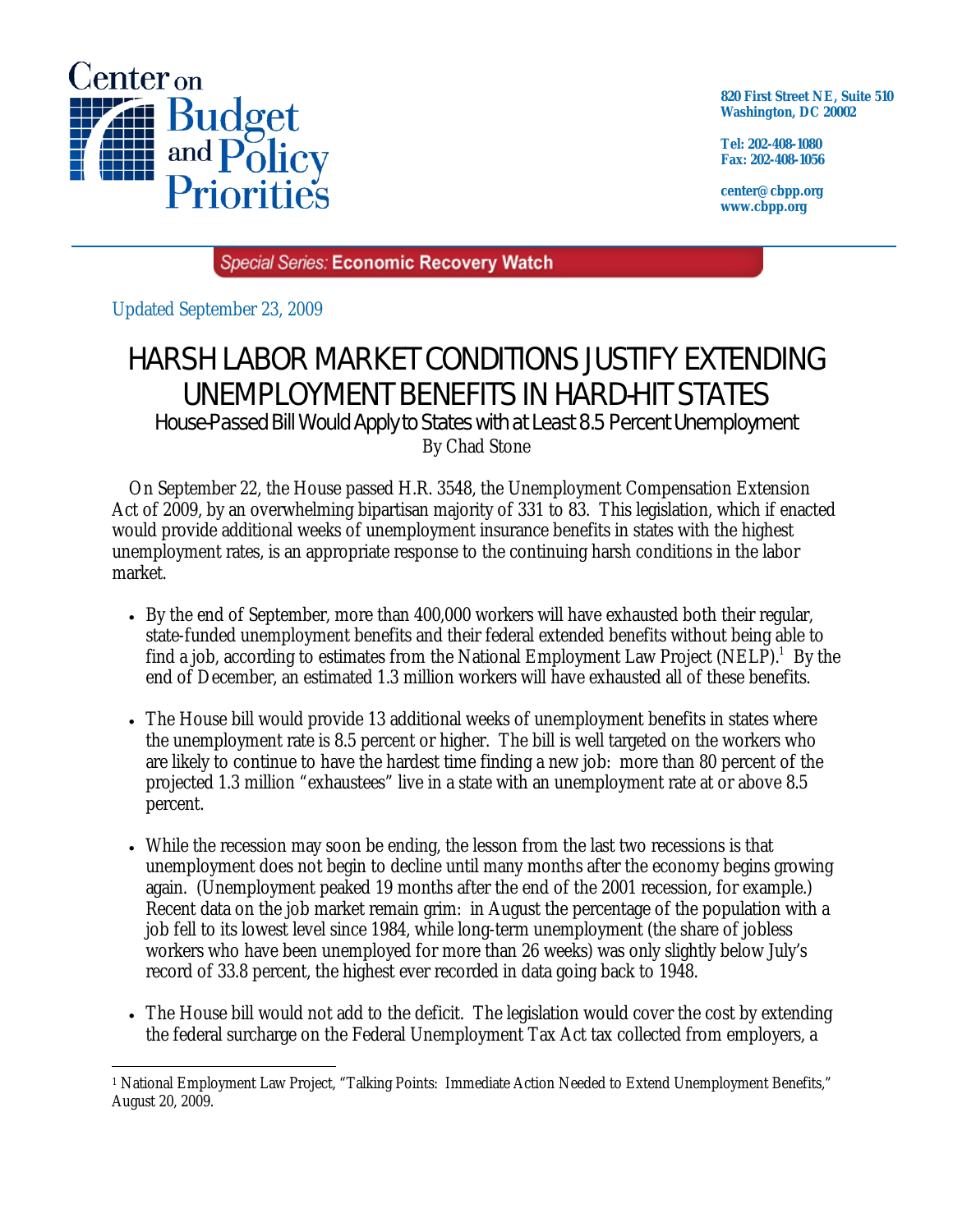tax that Congress established in 1976 and has regularly extended.

• In addition to helping the workers themselves, the bill would help the economy by cushioning the income losses of jobless workers, enabling them to maintain a higher level of spending than they could without UI benefits, thereby supporting a higher level of overall economic activity.

## Bill Targeted on States with Worst Job Markets

 The American Reinvestment and Recovery Act (ARRA) provides additional weeks of unemployment insurance (UI) benefits to workers who are unable to find a job before their regular, state-funded benefits run out (typically after 26 weeks). ARRA provides the greatest number of extra weeks in states with the highest unemployment rates, and where, therefore, it is likely to be hardest to find a new job. Under ARRA, all states qualify for a minimum of 20 weeks of Emergency Unemployment Compensation (EUC) for workers who have exhausted their regular benefits, but states where the unemployment rate is 6 percent or higher qualify for 33 weeks of EUC.

In some states, workers who exhaust their EUC qualify for additional weeks of benefits under the permanently authorized Extended Benefits (EB) Program, which the federal government and the states jointly fund. Thirty-six states and the District of Columbia have adopted an optional "trigger" for their EB programs under which workers qualify for 13 weeks of EB if the state's unemployment rate is 6.5 percent or more, and for 20 weeks of EB if it is 8 percent or more.<sup>2</sup>

The House bill would provide an additional tier of 13 weeks of EUC for states with an unemployment rate of 8.5 percent or higher. It is deficit-neutral; the legislation would cover the cost by extending for another year the federal surcharge on the Federal Unemployment Tax Act (FUTA) tax collected from employers. The FUTA surcharge was enacted in 1976 and has been renewed regularly ever since.

## Labor Market Expected to Remain Harsh Even as Economy Begins Recovering

 Evidence is mounting that the recession that began in December 2007 is coming to an end (or might recently have ended ), but that is cold comfort to those struggling to find a job in a labor market that is likely to remain harsh until well after the recovery is underway.<sup>3</sup> As Federal Reserve Chairman Ben Bernanke said recently, "even though from a technical perspective the recession is very likely over at this point, it's still going to feel like a very weak economy for some time as many

 $\overline{a}$ <sup>2</sup> Because the EB program's default triggers are relatively high, in past recessions the program has not activated in many states even with elevated unemployment. ARRA temporarily provided full federal funding for EB, which made it more attractive for states to choose an optional trigger that is more likely to activate the program.

<sup>3</sup> The widely recognized arbiter of when recessions begin and end is the Business-Cycle Dating Committee of the National Bureau of Economic Research, a non-governmental organization. The official announcement often comes many months after the official beginning or end of the recession. In an extreme example, the announcement that the last recession ended in November 2001 was not made until July 2003.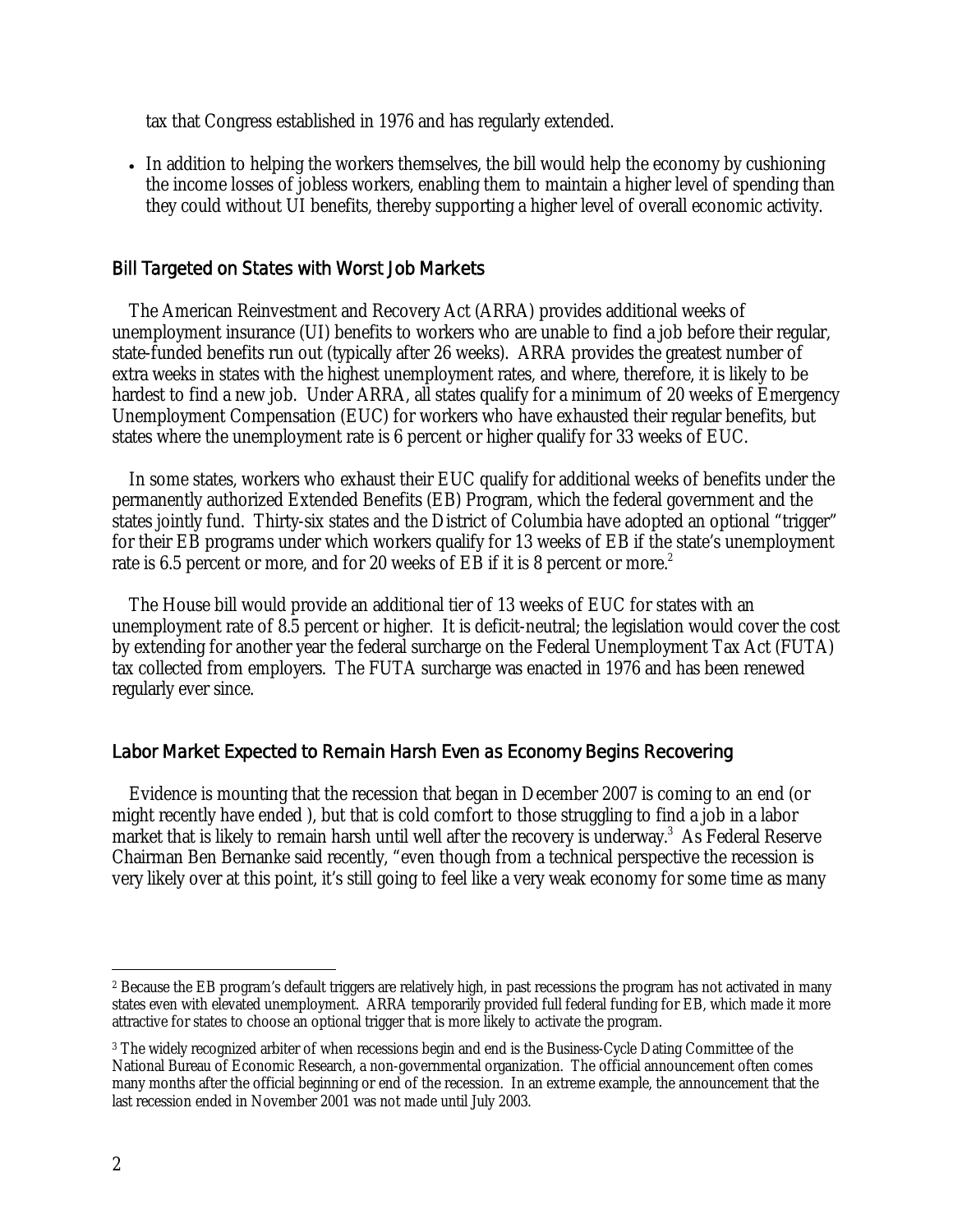people will still find that their job security and their employment status is not what they wish it  $\sqrt{was}$ .  $4$ 

Improvements in the labor market typically lag behind a turnaround in economic growth as the economy begins to emerge from recession. In the 1990-91 recession, the unemployment rate did not peak until 15 months after the recession ended. In the 2001 recession, unemployment peaked 19 months after the end of the recession, and job losses did not bottom out for another two months after that.

Recent monthly employment reports show little evidence that the emerging economic recovery is reviving the job market. To be sure, the labor market is no longer in free fall, as it was at the beginning of the year. But even as economic activity is picking up, employers remain reluctant to hire, and people who want to work remain discouraged about their prospects of finding a job.

- Although the pace of job losses has slowed considerably in recent months, private and government payrolls combined have shrunk for 20 straight months, and net job losses since the start of the recession in December 2007 total 6.9 million. (Private sector payrolls have shrunk by 7.0 million jobs over the same period.)
- Nonfarm payrolls fell by 216,000 jobs in August. Taking out losses of government jobs, private payrolls fell by 198,000 jobs. Each of these declines is the smallest since August 2008, but *gains* of this magnitude will be necessary to reverse the rise in the unemployment rate.
- The unemployment rate, which was 4.9 percent at the start of the recession, rose from 9.4 percent in July to 9.7 percent in August, its highest rate since June 1983. Many forecasters expect the rate will rise above 10 percent in coming months.
- The Labor Department's most comprehensive alternative unemployment rate measure which includes people who want to work but are discouraged from looking and people working part time because they can't find full-time jobs — jumped to 16.8 percent in August. That is 8.1 percentage points higher than when the recession began; it also is the highest on record in data that go back to 1994.

Two statistics in particular highlight the plight of job seekers in the current labor market.

- Employment has plummeted. With little growth in the labor force and a jump in unemployment in August, the percentage of the population with a job fell to its lowest level since March 1984 (see Figure 1).
- Long-term unemployment is near a record level. In August, one-third (33.3 percent) of the unemployed had been looking for work for 27 weeks or more — just below the 33.8 percent recorded in July, which was the highest ever recorded in data going back to 1948 (see Figure 2).

 $\overline{a}$ 4 "A Year in Turmoil: Fed Chairman Ben Bernanke Reflects on the Stabilization of the Financial System Since the Events of Last September," uncorrected transcript, The Brookings Institution, September 15, 2009, p. 36, at http://www.brookings.edu/~/media/Files/events/2009/0915\_financial\_crisis/20090915\_bernanke.pdf.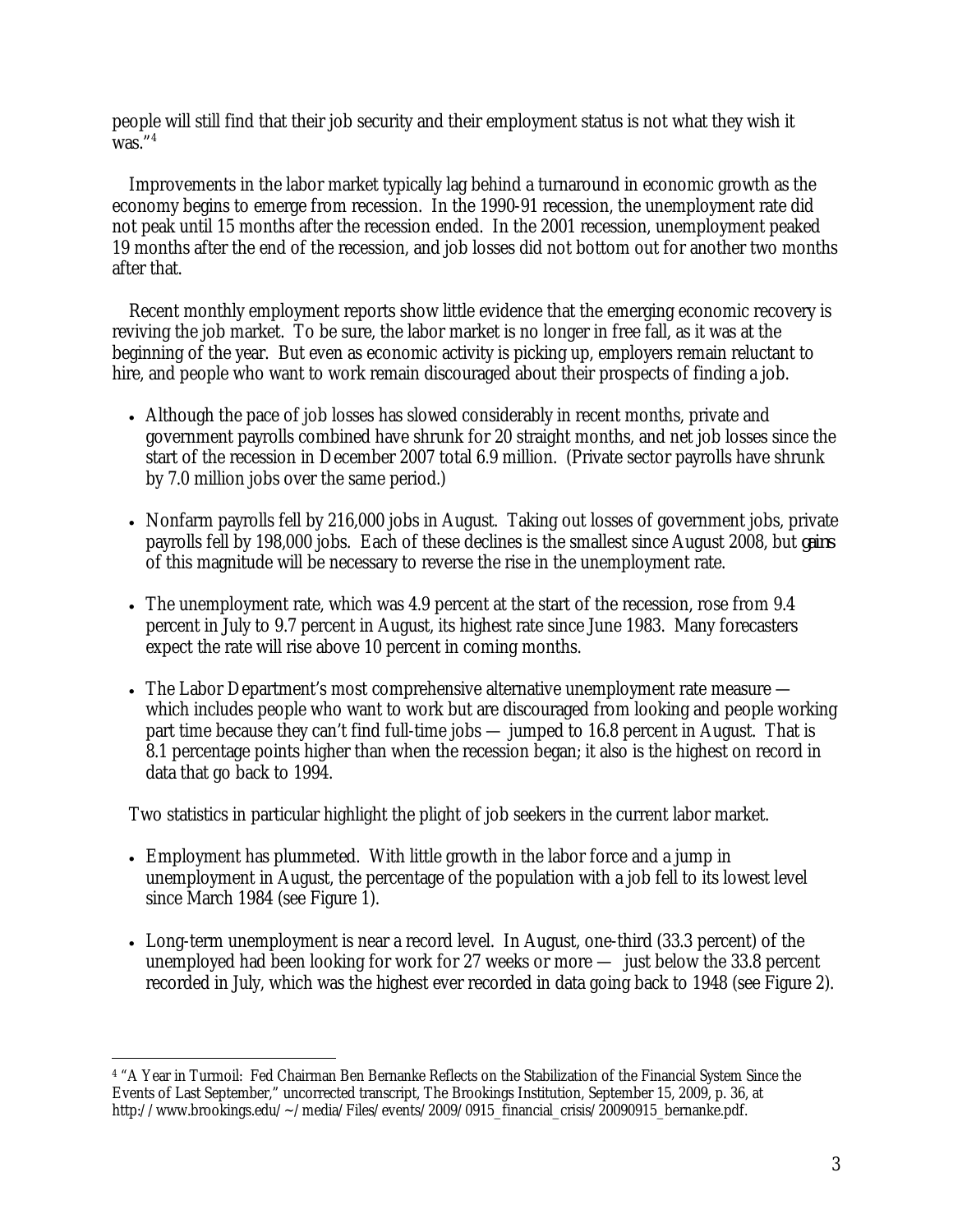



## Workers Exhausting Their Benefits, Creating Hardship and Weakening Economic Stimulus

The extra weeks of benefits and other UI provisions in ARRA have helped millions of unemployed workers weather the recession better than they otherwise would have. The additional UI benefits are also one reason why ARRA has significantly lessened the decline in economic activity in this recession and will significantly boost the recovery over the next year or so. $5$ Nevertheless, the recession has been long and deep. As a result, people are beginning to exhaust their benefits.

In August 2009, just over half (52 percent) of those receiving UI exhausted their regular benefits and became reliant on the first tier of EUC benefits available in all states. That is the highest exhaustion rate for regular benefits in the program's history, according to NELP. The UI provisions of ARRA are scheduled to expire at the end of this year, but with the labor market still so weak and

 $\overline{a}$ <sup>5</sup> On the effectiveness of ARRA, see James R. Horney *et al.*, "Correcting Five Myths About the Stimulus Bill," Center on Budget and Policy Priorities, July 10, 2009, http://www.cbpp.org/cms/index.cfm?fa=view&id=2870.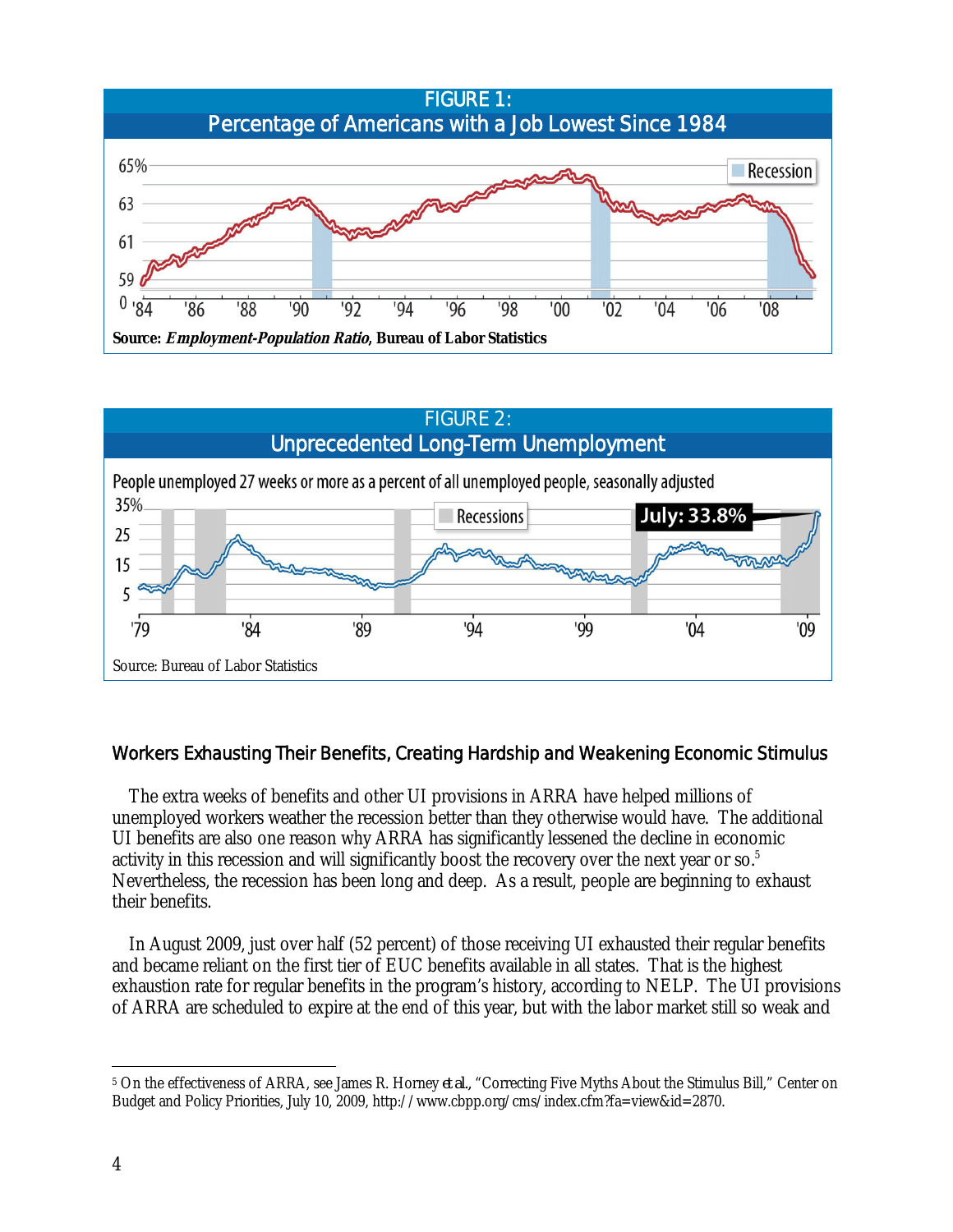exhaustions of regular UI benefits at such a high rate, there will continue to be a strong need for emergency benefits in 2010.

But policymakers face an even more immediate problem than renewing ARRA's UI provisions: the plight of people who are exhausting their regular *and* extended UI benefits. By the end of this month more than 400,000 people will have exhausted their federal extended benefits (EUC and EB), according to NELP; 1.3 million will have exhausted them through the end of the year. That is the problem the bill that just passed the House addresses.

The House bill is well targeted. All of the recipients of extra weeks live in states with unemployment at or above 8.5 percent, and are therefore likely to have the hardest time finding a new job. This group constitutes more than 80 percent of the 1.3 million workers projected to exhaust all their benefits by the end of the year. (See Table 1). In addition, there are exhaustees in states where the unemployment rate has not yet reached 8.5 percent but might well do so in coming months as unemployment rates keep rising and in states that are close to the 8.0 percent unemployment rate that would trigger additional EB benefits. Finally, it is worth noting that about a tenth of the estimated exhaustees live in states that have not adopted the optional EB unemployment rate trigger but where the unemployment rate is high enough that they would qualify for additional weeks if it were adopted. $6$ 

| <b>TABLE 1:</b><br><b>Eligibility of Exhaustees for Additional Weeks of Benefits</b>                                                                |                                |                            |  |
|-----------------------------------------------------------------------------------------------------------------------------------------------------|--------------------------------|----------------------------|--|
|                                                                                                                                                     | Number of<br><b>Exhaustees</b> | <b>As Percent of Total</b> |  |
| In states eligible for new tier of benefits in House bill                                                                                           | 1,081,964                      | 81.3%                      |  |
| In states close to eligible for new tier<br>(Unemployment rate of 8.0 to 8.4 percent)                                                               | 20,972                         | 1.6%                       |  |
| In states close to eligible for 20 weeks of EB<br>(Unemployment rate of 7.5 to 8.0 percent)                                                         | 74,188                         | 5.6%                       |  |
| In states eligible for more weeks of EB if state adopts optional EB trigger<br>(Unemployment rate of 6.5 percent or higher but no optional trigger) | 139,476                        | 10.5%                      |  |
| Source: Department of Labor for Unemployment Rates and EB Trigger Status; National Employment Law Project for estimated                             |                                |                            |  |

exhaustions of federal extended benefits.

 $\overline{a}$ 6 South Carolina qualifies for 13 weeks of EB under a different trigger but would qualify for 20 weeks under the optional trigger most states have adopted.